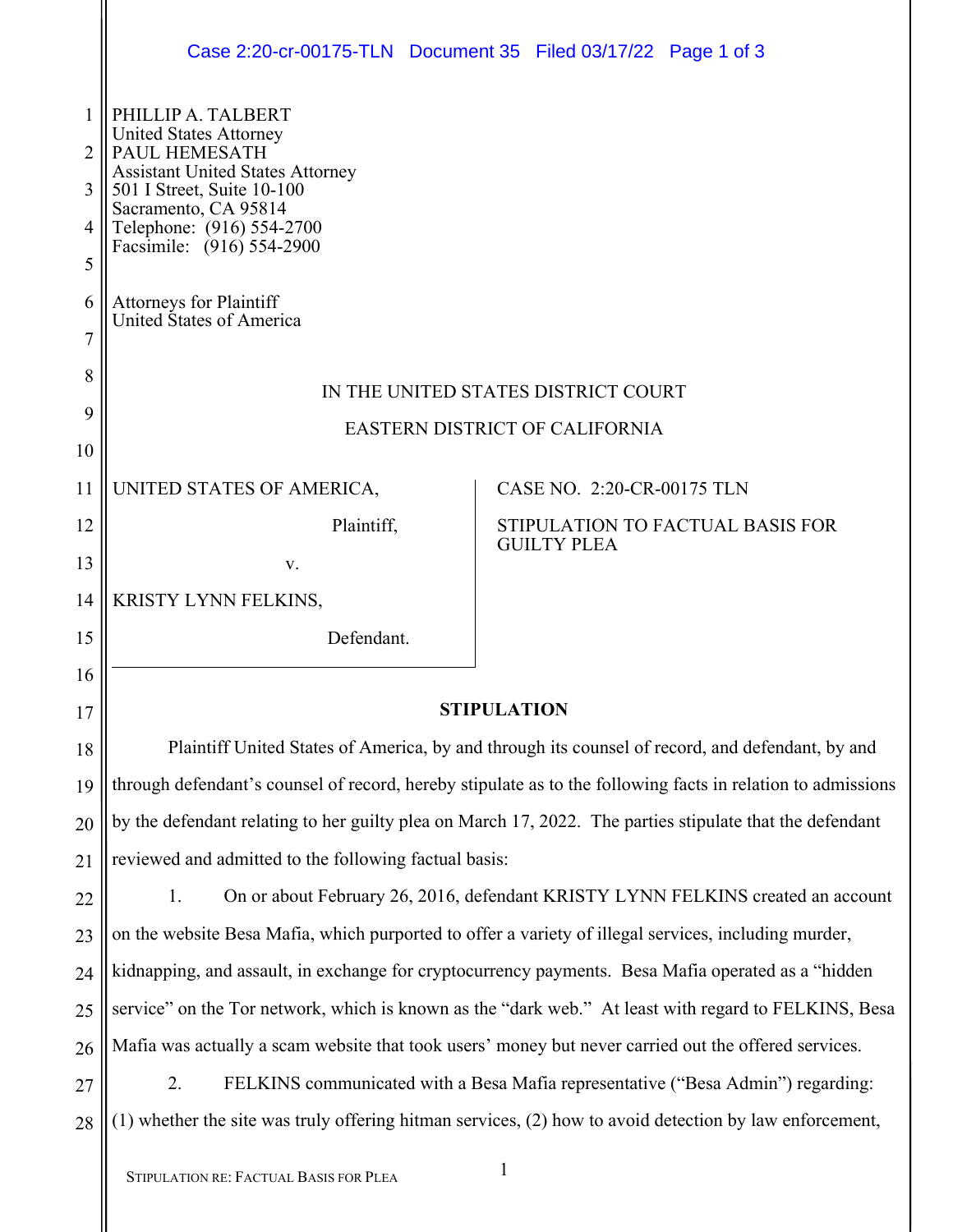## Case 2:20-cr-00175-TLN Document 35 Filed 03/17/22 Page 2 of 3

1 and (3) how to securely purchase and transmit Bitcoin payments.

2 3 4 5 6 7 8 3. Between approximately March 6, 2016, and March 9, 2016, FELKINS sent Besa Mafia just over twelve Bitcoin, the value of which was approximately \$5,000 at the time, for a hitman to kill VICTIM-1 and make it look like an accident. FELKINS provided the home address of VICTIM-1 and other information such as the time he left for work, vehicle information, and locations at which VICTIM-1 could be located. After receiving Bitcoin from FELKINS (who was operating under a moniker), a Besa Admin acknowledged receipt of the payment and told FELKINS that a nearby hitman would be assigned to the job.

9 10 11 12 13 14 15 4. In the weeks following, FELKINS and Besa Admin had numerous exchanges confirming that FELKINS intended that the Besa Admin follow through on his/her agreement to kill VICTIM-1. For instance, in one communication, FELKINS asked Besa Admin: if it was "possible to make it seem like it was a mugging gone wrong? Maybe they take his wallet? I understand if that means it might not happen on Monday am, but may take an extra day or so to plan. If this isn't possible I understand." Besa Admin responded that it would be possible to make it look like an accident, but it would cost an additional \$4,000. FELKINS instructed Besa Admin to proceed as previously planned.

16 17 18 19 20 21 22 5. FELKINS also provided Besa Admin with VICTIM-1's home address and travel plans. FELKINS further explained that she wished VICTIM-1 dead because she did not want him to have custody of her children, and also that she was likely to receive his retirement, their house, and a large life insurance payout after his death. FELKINS also told Besa Admin that she did not care if his girlfriend was harmed during the murder, and that she would pay an extra \$4,000 if VICTIM-1 was killed the day after that communication—March 23, 2016—but "I really need it done no later then this coming Friday."

23

24

25

6. During the course of their communications, Besa Admin offered various excuses as to why VICTIM-1 had not been killed. FELKINS continued to provide VICTIM-1's location information, requests to complete the job, and general instructions specific to the death of VICTIM-1.

26 27 28 7. FELKINS began to become suspicious that Besa Admin would not perform the murder as promised around April of 2016. After Besa Admin failed to provide a credible photo of the supposed hitman's location (purportedly North Carolina, where VICTIM-1 was then located), FELKINS stopped